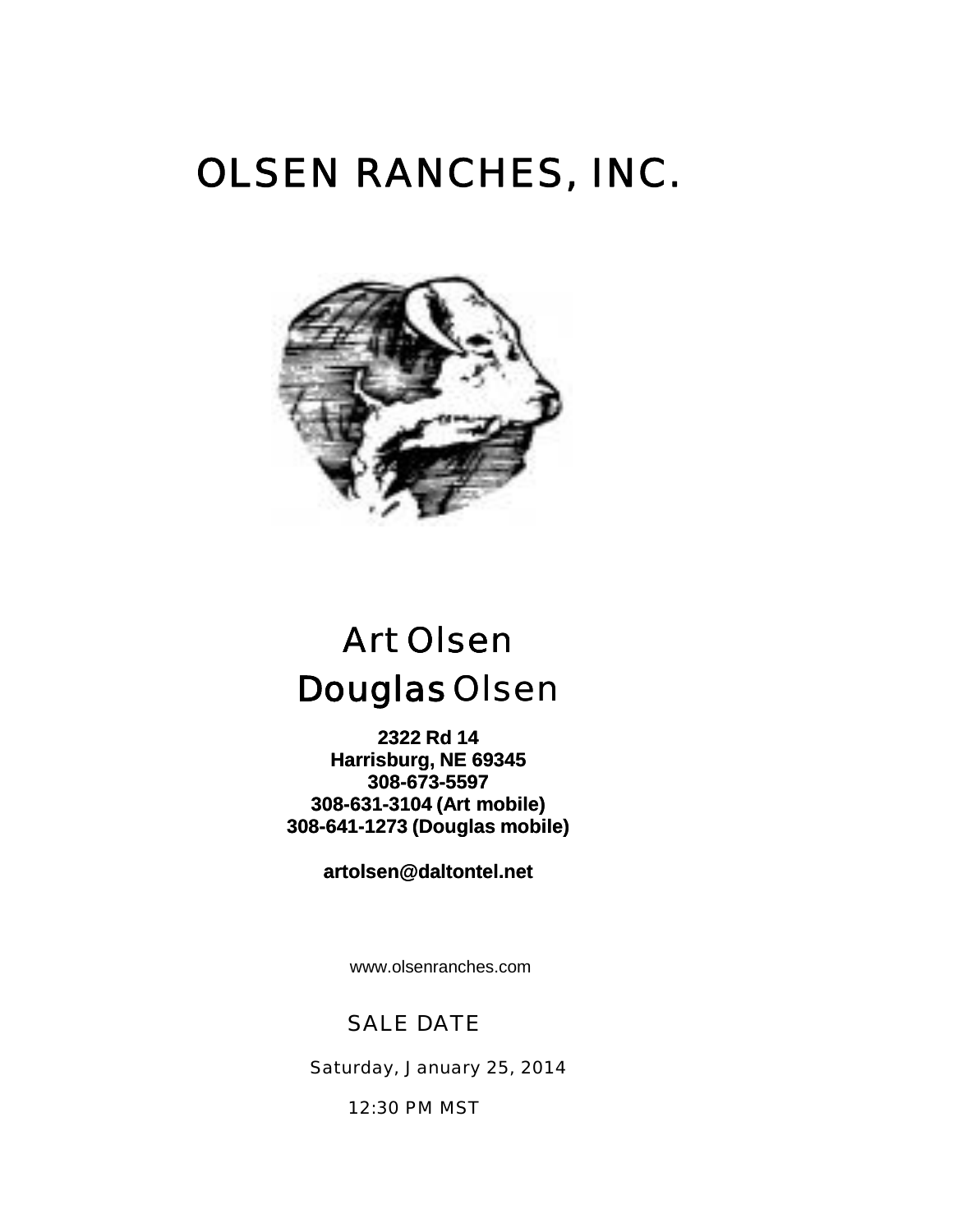## Olsen Ranches, Inc. Annual Bull Sale January 25, 2014 Sale -12:30 pm Lunch Available Harrisburg, NE

Welcome to Olsen Ranches! We have had some relief from the drought in the fall of 2013. The future looks very exciting for the cow/calf producers. We are excited to be a part of a high quality, wholesome, nutritious, and safe beef supply.

With commercial cows as the focus of our operation, we understand the need for cows that give birth to a live calf that grows and develops into a replacement female or harvest ready animal that is desirable for the beef industry while maintaining themselves in an economically sustainable fashion with the resources available. We understand the value of heterosis, especially in the cow herd. Heterosis beneficially influences many traits that are important for increased beef production, including fertility and reproduction, calf survival, maternal ability, growth rate of young animals, efficiency, and longevity.

Our cowherd is fed minimal harvested feed during the year because we calve in May and June. The calves graze stalks over winter. These bulls were feed efficiency tested from March 18, 2013 to May 30, 2013. We are able to measure very accurate feed intake on individual animals through our GrowSafe system.

As we have developed our registered Hereford cattle, we have chosen sires that have already proven themselves in our commercial herd. The steers out of our commercial cows routinely grade 85% to 92% choice or prime with a 13 6 13.6square inch ribeye and .55 inch of backfat. Our fed heifers grade 90% to 100% choice or prime.

At our sale, the bulls will have a base price. If more than one person is interested in a particular bull, the price of that bull will be raised in \$100 increments.

We would enjoy the opportunity to visit with you about our program or answer any questions you may have. We are located 25 miles south of Scottsbluff or 17 miles north of Kimball and 10 miles west on Banner County Road 14. You will find us very open and honest about our cattle. Feel free to call and make arrangements anytime to view our cow herd or our bulls. We believe there is value in these bulls for the producer selling weaned calves or retained ownership.

If you can not attend the sale on the 25<sup>th</sup>, please contact us and we will accommodate you. Thank you for letting us show you how our bulls could work for you.

Art and Douglas Olsen (308) 641-1273 (Douglas) (308) 631-3104 (Art)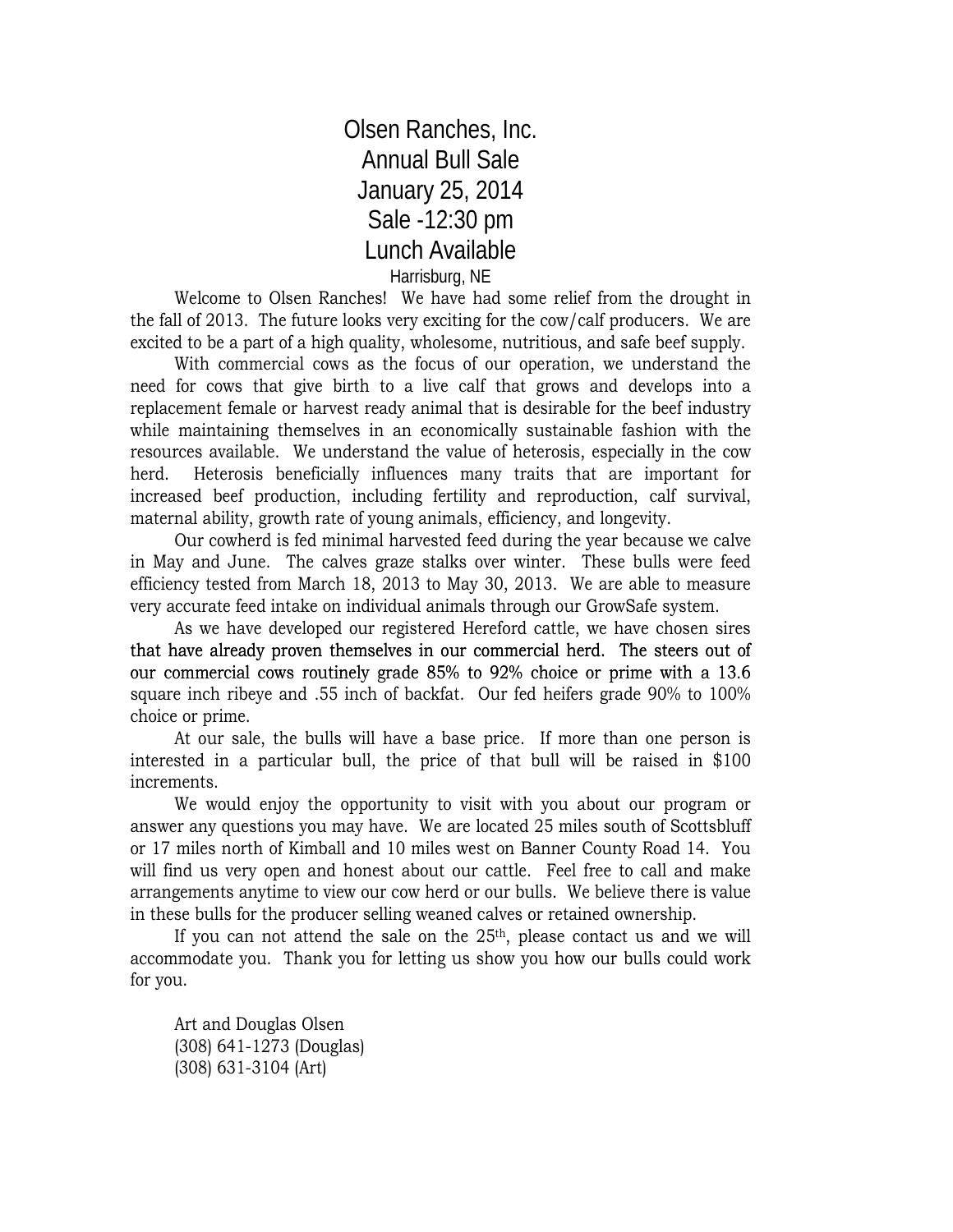#### **Glossary of Performance Terms**

#### "EPDs"- Expected Progeny Difference that an animal has as compared to the breed

| CED EPD          | Calving ease difference on an animal's direct offspring and on his ancestor's direct offspring              |
|------------------|-------------------------------------------------------------------------------------------------------------|
| BW EPD           | Birth weight difference of an animal's progeny as compared within the breed                                 |
| WW EPD           | Weaning weight difference expected on offspring of an animal when compared within the breed                 |
| YW EPD           | Yearling weight difference expected on offspring of an animal when compared within the breed                |
| Milk EPD         | Weight difference of offspring from daughters of an animal when compared to their contemporary<br>group     |
| M&G EPD          | One half of the WW EPD plus the Milk EPD                                                                    |
| CEM EPD          | Calving ease difference that an animal's daughters display                                                  |
| <b>MCW EPD</b>   | Mature cow weight difference expected on offspring of an animal when compared within the breed              |
| SC EPD           | Scrotal size difference expected on offspring of an animal when compared within the breed                   |
| Fat EPD          | Back fat difference expected on offspring of an animal when compared within the breed                       |
| REA EPD          | Rib eye area difference expected on offspring of an animal when compared within the breed                   |
| IMF EPD          | Intramuscular fat difference expected on offspring of an animal when compared within the breed              |
| <b>BMI</b> Index | Selected and weighted traits of an animal that best compliment breeding baldy cattle                        |
| CEZ Index        | Selected and weighted traits of an animal that reflect the animal's potential in a heifer program           |
| CHB Index        | Selected and weighted traits of an animal that reflect the animal's feedlot and carcass profit<br>potential |

|               |     |    |                                |    |          |       |        | ----------- |       |      |            |            |            | --         |
|---------------|-----|----|--------------------------------|----|----------|-------|--------|-------------|-------|------|------------|------------|------------|------------|
| Calv.         |     |    | Birth   Wean   Yearling   Milk |    | Milk     | Calv. | Mature | Scrotal     | Fat   | Rib  | <b>IMF</b> | <b>BMI</b> | <b>CEZ</b> | <b>CHB</b> |
| Ease          | Wt  | Wt | Wt                             |    |          | Ease  | Cow    | Circ.       |       | Eye  |            | Index      | Index      | Index      |
| <b>Direct</b> |     |    |                                |    | Growth I | Mat.  | Weight |             |       | Area |            | $(\$)$     | $(\$\)$    | $(\$)$     |
| 0.8           | 3.5 | 46 | 75                             | 19 | 42       | . .   | 86     | 0.8         | 0.002 | 0.28 | 0.05       |            | 15         | ኅላ         |

#### Breed Avg. EPDs for 2012 Born Calves Breed Avg. EPDs for 2012 Born Calves

Because of data collected on animals in a pedigree, EPDs are superior to an animal's actual measurements in predicting an animal's genetic potential. For more information about the American Hereford Association's performance measurements, check www.hereford.org or the preface of the AHA sire summary under "Records/TPR". Performance pedigrees of the animals can also be found on AHA's website through an "EPD Search" using the guest option and using the animal's name or registration number to look up any animal.

#### Contemporary Groups

 Please note there are different contemporary groups represented with these bulls. The number of animals in the YW and ultrasound contemporary group for each animal in this catalog is posted in the information box.

#### **Weight and Feed Efficiency Terms**

Feed Efficiency Trial March 18 – May 30, 2013

- ADG The average daily gain of the individual during the 70 day feed efficiency test
- 5/30 WT The actual weight at the end of the feed efficiency test
- F/G The feed to gain ratio during the 70 day feed efficiency test note that a lower ratio is more feed efficient
- RFI The Residual Feed Intake is the difference between an animal's actual feed intake and its expected feed intake based on its size and growth over a specified period. An animal with a lower RFI value is more feed efficient.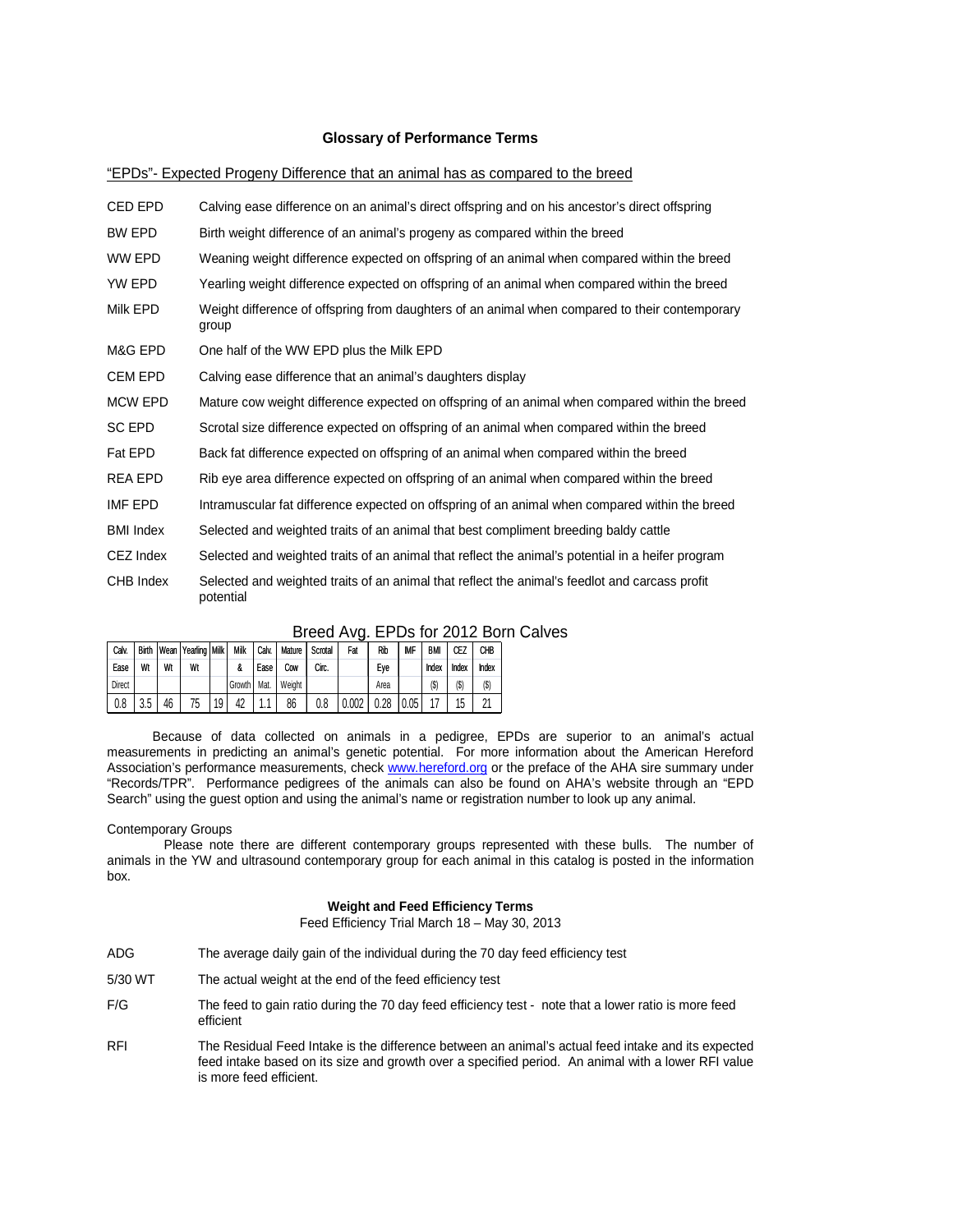| 252K       |                     |                 |                                                      |          | OR PROGRESS 252K (43374250)                      |            |                 |           |             |                    |                     |                   | Ratio                  |             |  |  |
|------------|---------------------|-----------------|------------------------------------------------------|----------|--------------------------------------------------|------------|-----------------|-----------|-------------|--------------------|---------------------|-------------------|------------------------|-------------|--|--|
|            |                     |                 | Horned                                               |          | 12-May-12                                        |            |                 |           |             |                    |                     | <b>BW</b>         | 80                     |             |  |  |
|            |                     |                 | <b>FELTONS LEGEND 242</b>                            |          |                                                  |            |                 |           |             |                    |                     | <b>WW</b>         | 108                    |             |  |  |
|            |                     |                 |                                                      |          | Sire: SHF PROGRESS P20 {CHB, SOD, DLF, HYF, IEF} |            |                 |           |             |                    |                     | YW                | 110                    |             |  |  |
|            |                     |                 |                                                      |          | SHF INTERSTATE D03 G06 ET                        |            |                 |           |             |                    |                     |                   |                        |             |  |  |
|            |                     |                 | DS BEEF 9059 {SOD, CHB}                              |          |                                                  |            |                 |           |             |                    |                     |                   |                        |             |  |  |
|            |                     |                 | Dam: DS 9059 MS BEEF 707                             |          |                                                  |            |                 |           |             |                    |                     |                   |                        |             |  |  |
|            |                     |                 | DS 552 DOMET 0357                                    |          |                                                  |            |                 |           |             |                    |                     | Feed Efficiency   |                        |             |  |  |
|            |                     |                 |                                                      |          |                                                  |            |                 |           |             |                    |                     | <b>ADG</b>        | 4.72                   |             |  |  |
|            | 30-May-13 WT        |                 | 952                                                  |          | Cont                                             | 17         |                 |           |             |                    |                     | F/G               | 5.2                    |             |  |  |
|            |                     |                 |                                                      |          |                                                  |            |                 |           |             |                    |                     | RFI               | 3.19                   |             |  |  |
| CZD<br>8.3 | <b>BW</b><br>$-2.2$ | <b>WW</b><br>44 | YW<br>69                                             | МK<br>19 | M&G<br>41                                        | CZM<br>1.7 | <b>CW</b><br>30 | SC<br>0.8 | FT<br>0.008 | <b>REA</b><br>0.27 | <b>MARB</b><br>0.31 | BMI<br>\$24       | <b>CEZ</b><br>\$23     | CHB<br>\$27 |  |  |
|            |                     |                 |                                                      |          |                                                  |            |                 |           |             |                    |                     |                   |                        |             |  |  |
| 253R       |                     |                 |                                                      |          | OR 3027 DOMINO 253R (43374248)                   |            |                 |           |             |                    |                     |                   | Ratio                  |             |  |  |
|            |                     |                 | Horned                                               |          | 12-May-12                                        |            |                 |           |             |                    |                     | <b>BW</b>         | 100                    |             |  |  |
|            |                     |                 |                                                      |          | CL 1 DOMINO 9126J 1ET {SOD, CHB, DLF, IEF}       |            |                 |           |             |                    |                     | <b>WW</b>         | 95                     |             |  |  |
|            |                     |                 |                                                      |          | Sire: UPS DOMINO 3027 {CHB, DLF, HYF, IEF}       |            |                 |           |             |                    |                     | <b>YW</b>         | 96                     |             |  |  |
|            |                     |                 |                                                      |          | UPS MISS DIAMOND 1353                            |            |                 |           |             |                    |                     |                   |                        |             |  |  |
|            |                     |                 | Dam: OR 3575 MISS ADV N901                           |          | DS 1045 ADVANCE 3575N {CHB, DLF, HYF, IEF}       |            |                 |           |             |                    |                     |                   |                        |             |  |  |
|            |                     |                 | DS RAM DOMET 610                                     |          |                                                  |            |                 |           |             |                    |                     |                   | Feed Efficiency        |             |  |  |
|            |                     |                 |                                                      |          |                                                  |            |                 |           |             |                    |                     | ADG               | 3.82                   |             |  |  |
|            | 30-May-13 WT        |                 | 808                                                  |          | Cont                                             | 17         |                 |           |             |                    |                     | F/G               | 5.08                   |             |  |  |
|            |                     |                 |                                                      |          |                                                  |            |                 |           |             |                    |                     | RFI               | $-1$                   |             |  |  |
| CZD        | <b>BW</b>           | <b>WW</b>       | YW                                                   | МK       | M&G                                              | <b>CZM</b> | <b>CW</b>       | SC        | FT          | <b>REA</b>         | <b>MARB</b>         | BMI               | <b>CEZ</b>             | <b>CHB</b>  |  |  |
| 7.3        | 0.5                 | 40              | 71                                                   | 27       | 47                                               | 2.9        | 80              | 0.9       | 0.01        | 0.41               | 0.42                | \$24              | \$22                   | \$29        |  |  |
| 254R       |                     |                 |                                                      |          | OR 3027 DOMINO 254R (43374251)                   |            |                 |           |             |                    |                     |                   | Ratio                  |             |  |  |
|            |                     |                 | Horned                                               |          | 13-May-12                                        |            |                 |           |             |                    |                     | <b>BW</b>         | 100                    |             |  |  |
|            |                     |                 |                                                      |          | CL 1 DOMINO 9126J 1ET {SOD, CHB, DLF, IEF}       |            |                 |           |             |                    |                     | <b>WW</b>         | 115                    |             |  |  |
|            |                     |                 |                                                      |          | Sire: UPS DOMINO 3027 {CHB, DLF, HYF, IEF}       |            |                 |           |             |                    |                     | YW                | 108                    |             |  |  |
|            |                     |                 |                                                      |          | UPS MISS DIAMOND 1353                            |            |                 |           |             |                    |                     |                   |                        |             |  |  |
|            |                     |                 |                                                      |          |                                                  |            |                 |           |             |                    |                     |                   |                        |             |  |  |
|            |                     |                 | DS BEEF 9059 {SOD, CHB}<br>Dam: DS 9059 MS BEEF J009 |          |                                                  |            |                 |           |             |                    |                     |                   |                        |             |  |  |
|            |                     |                 | DS RAM DOMET 610                                     |          |                                                  |            |                 |           |             |                    |                     |                   |                        |             |  |  |
|            |                     |                 |                                                      |          |                                                  |            |                 |           |             |                    |                     |                   | <b>Feed Efficiency</b> |             |  |  |
|            | 30-May-13           | WT              |                                                      |          | Cont                                             | 17         |                 |           |             |                    |                     | <b>ADG</b><br>F/G | 4.33                   |             |  |  |
|            |                     |                 | 874                                                  |          |                                                  |            |                 |           |             |                    |                     |                   | 4.62<br>$-0.47$        |             |  |  |
| CZD        | <b>BW</b>           | <b>WW</b>       | YW                                                   | МK       | M&G                                              | CZM        | <b>CW</b>       | SC        | FT          | <b>REA</b>         | <b>MARB</b>         | RFI<br><b>BMI</b> | <b>CEZ</b>             | <b>CHB</b>  |  |  |
| 7.7        | 0.6                 | 49              | 78                                                   | 26       | 51                                               | 3.6        | 71              | 1.1       | $-0.01$     | 0.57               | 0.27                | \$26              | \$23                   | \$31        |  |  |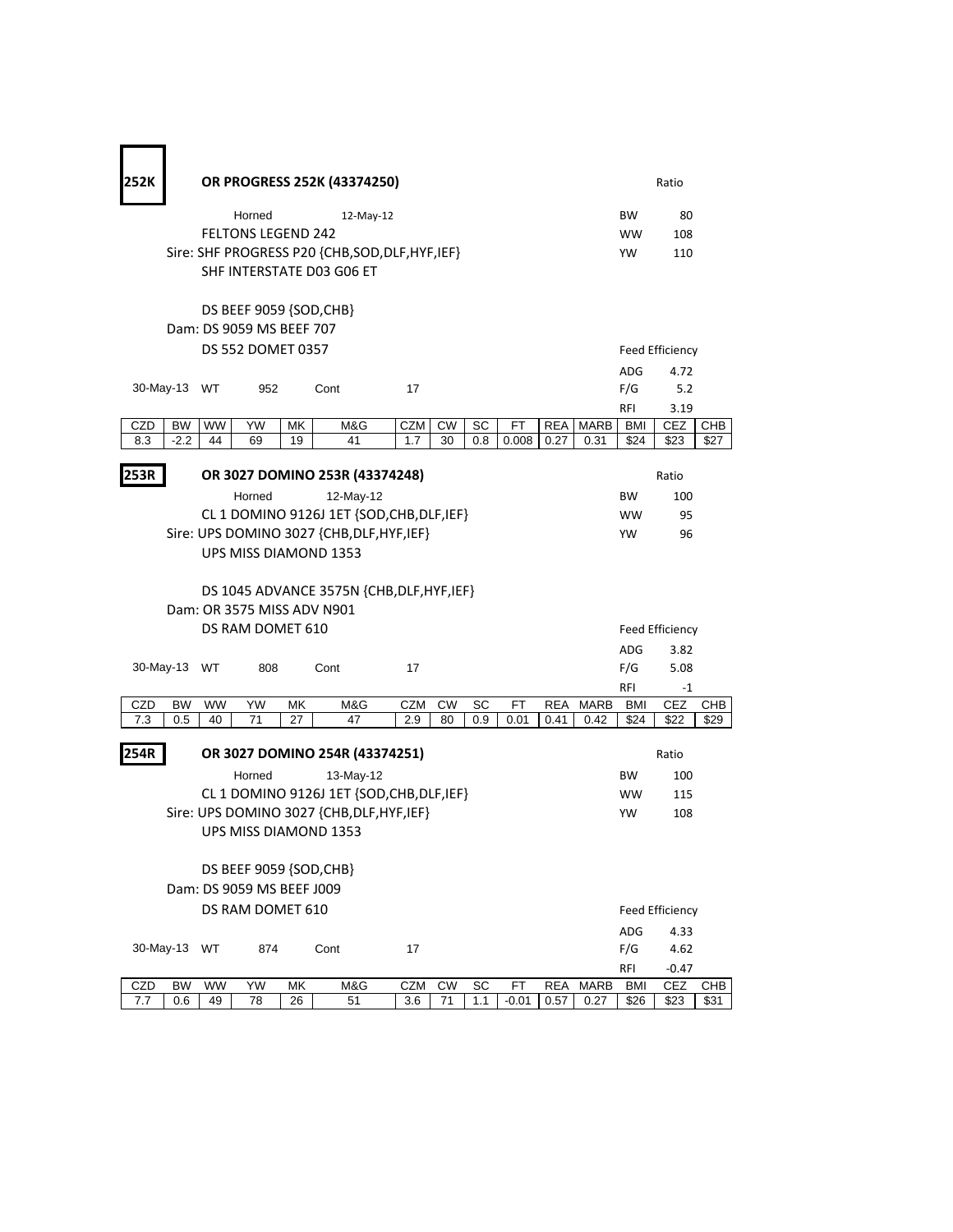| 255K |                  | OR PROGRESS 255K (43374246) |                           |          |                                                                    |            |           |     |         |            |             |                   | Ratio                 |             |  |  |
|------|------------------|-----------------------------|---------------------------|----------|--------------------------------------------------------------------|------------|-----------|-----|---------|------------|-------------|-------------------|-----------------------|-------------|--|--|
|      |                  |                             | Polled                    |          | 14-May-12                                                          |            |           |     |         |            |             | <b>BW</b>         | 99                    |             |  |  |
|      |                  |                             | <b>FELTONS LEGEND 242</b> |          |                                                                    |            |           |     |         |            |             | <b>WW</b>         | 111                   |             |  |  |
|      |                  |                             |                           |          | Sire: SHF PROGRESS P20 {CHB, SOD, DLF, HYF, IEF}                   |            |           |     |         |            |             | YW                | 107                   |             |  |  |
|      |                  |                             |                           |          | SHF INTERSTATE D03 G06 ET                                          |            |           |     |         |            |             |                   |                       |             |  |  |
|      |                  |                             |                           |          | UPS DOMINO 5216 {CHB, DLF, IEF<br>Dam: DS 5216 DOMET 806 (42970003 |            |           |     |         |            |             |                   | Feed Efficiency       |             |  |  |
|      | DS RAM DOMET 611 |                             |                           |          |                                                                    |            |           |     |         |            |             | <b>ADG</b>        | 4.46                  |             |  |  |
|      | 30-May-13 WT     |                             | 910                       |          | Cont                                                               | 17         |           |     |         |            |             | F/G               | 4.58                  |             |  |  |
|      |                  |                             |                           |          |                                                                    |            |           |     |         |            |             | RFI               | $-0.7$                |             |  |  |
| CZD  | <b>BW</b>        | WW                          | YW                        | МK       | M&G                                                                | CZM        | <b>CW</b> | SC  | FT      | <b>REA</b> | MARB        | BMI               | <b>CEZ</b>            | CHB         |  |  |
| 7.5  | 0.2              | 46                          | 72                        | 24       | 47                                                                 | 2.9        | 34        | 1   | 0.021   | 0.16       | 0.31        | \$24              | \$22                  | \$27        |  |  |
| 256R |                  |                             |                           |          | OR 3027 DOMINO 256R (43374237)                                     |            |           |     |         |            |             |                   | Ratio                 |             |  |  |
|      |                  |                             | Horned                    |          | 14-May-13                                                          |            |           |     |         |            |             | BW                | 104                   |             |  |  |
|      |                  |                             |                           |          | CL 1 DOMINO 9126J 1ET {SOD, CHB, DLF, IEF}                         |            |           |     |         |            |             | <b>WW</b>         | 82                    |             |  |  |
|      |                  |                             |                           |          | Sire: UPS DOMINO 3027 {CHB, DLF, HYF, IEF}                         |            |           |     |         |            |             | <b>YW</b>         | 90                    |             |  |  |
|      |                  |                             |                           |          | UPS MISS DIAMOND 1353                                              |            |           |     |         |            |             |                   |                       |             |  |  |
|      |                  |                             | Dam: DS RAM DOMET 606     |          | CSU RAM DOMINATOR 4203 {CHB, DLF, HYF, IEF}                        |            |           |     |         |            |             |                   |                       |             |  |  |
|      |                  |                             |                           |          | DS 6805 MS TROY 8605 {DLF, HYF, IEF}                               |            |           |     |         |            |             | Feed Efficiency   |                       |             |  |  |
|      |                  |                             |                           |          |                                                                    |            |           |     |         |            |             | <b>ADG</b>        | 4.11                  |             |  |  |
|      | 30-May-13 WT     |                             | 778                       |          | Cont                                                               | 17         |           |     |         |            |             | F/G               | 4.29                  |             |  |  |
|      |                  |                             |                           |          |                                                                    |            |           |     |         |            |             | RFI               | $-1.24$               |             |  |  |
| CZD  | <b>BW</b>        | <b>WW</b>                   | YW                        | МK       | M&G                                                                | CZM        | <b>CW</b> | SC  | FT      | <b>REA</b> | <b>MARB</b> | BMI               | <b>CEZ</b>            | CHB         |  |  |
| 6.8  | 0.8              | 36                          | 66                        | 26       | 44                                                                 | 3.7        | 66        | 0.9 | 0.00    | 0.24       | 0.35        | \$23              | \$22                  | \$25        |  |  |
| 257R |                  |                             |                           |          | OR 3027 DOMINO 257R (43374238)                                     |            |           |     |         |            |             |                   | Ratio                 |             |  |  |
|      |                  |                             | Horned                    |          | 15-May-12                                                          |            |           |     |         |            |             | <b>BW</b>         | 99                    |             |  |  |
|      |                  |                             |                           |          | CL 1 DOMINO 9126J 1ET {SOD, CHB, DLF, IEF}                         |            |           |     |         |            |             | <b>WW</b>         | 102                   |             |  |  |
|      |                  |                             |                           |          | Sire: UPS DOMINO 3027 {CHB, DLF, HYF, IEF}                         |            |           |     |         |            |             | YW                | 102                   |             |  |  |
|      |                  |                             |                           |          | <b>UPS MISS DIAMOND 1353</b>                                       |            |           |     |         |            |             |                   |                       |             |  |  |
|      |                  |                             | Dam: DS RAM DOMET 610     |          | CSU RAM DOMINATOR 4203 {CHB, DLF, HYF, IEF}                        |            |           |     |         |            |             |                   |                       |             |  |  |
|      |                  |                             |                           |          | DS MISS KAHLUA 3492N {DOD                                          |            |           |     |         |            |             |                   | Feed Efficiency       |             |  |  |
|      |                  |                             |                           |          |                                                                    |            |           |     |         |            |             | ADG               | 4.09                  |             |  |  |
|      | 30-May-13 WT     |                             | 878                       |          | Cont                                                               | 17         |           |     |         |            |             | F/G               | 4.9                   |             |  |  |
| CZD  | <b>BW</b>        | WW                          | YW                        |          | M&G                                                                | <b>CZM</b> | <b>CW</b> | SC  | FT      | <b>REA</b> | MARB        | RFI<br><b>BMI</b> | $-1.39$<br><b>CEZ</b> |             |  |  |
| 7.4  | 0.9              | 47                          | 78                        | МK<br>27 | 51                                                                 | 3.7        | 69        | 1.1 | $-0.01$ | 0.39       | 0.26        | \$25              | \$22                  | CHB<br>\$29 |  |  |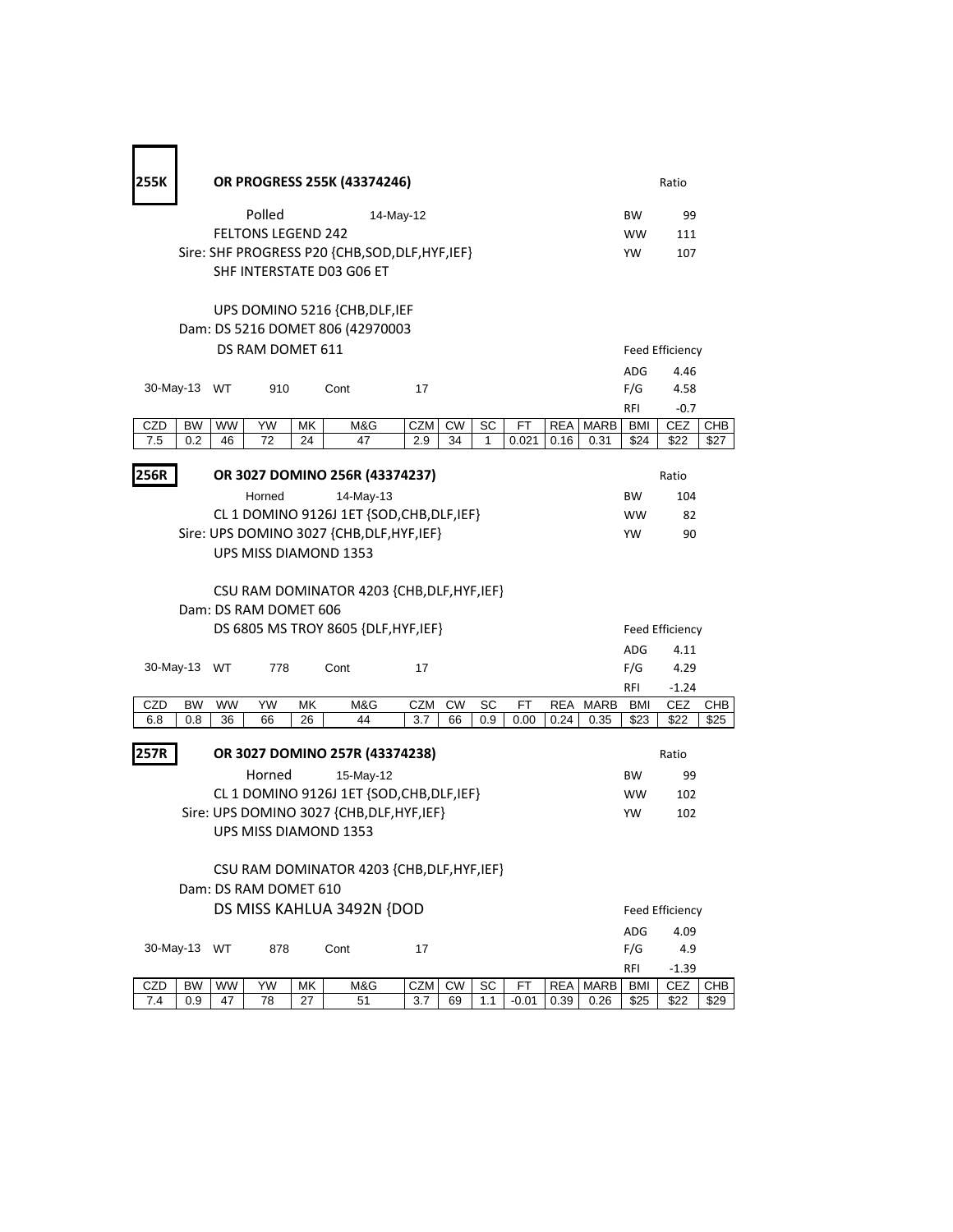| 258K                              |                       | OR PROGRESS 258K (43374247) |                           |    |                                                        |            |           |     |         |            |             |                   | Ratio                  |            |  |  |
|-----------------------------------|-----------------------|-----------------------------|---------------------------|----|--------------------------------------------------------|------------|-----------|-----|---------|------------|-------------|-------------------|------------------------|------------|--|--|
|                                   |                       |                             | Polled                    |    | 16-May-12                                              |            |           |     |         |            |             | <b>BW</b>         | 112                    |            |  |  |
|                                   |                       |                             | <b>FELTONS LEGEND 242</b> |    |                                                        |            |           |     |         |            |             | <b>WW</b>         | 106                    |            |  |  |
|                                   |                       |                             |                           |    | Sire: SHF PROGRESS P20 {CHB, SOD, DLF, HYF, IEF}       |            |           |     |         |            |             | YW                | 103                    |            |  |  |
|                                   |                       |                             |                           |    | SHF INTERSTATE D03 G06 ET                              |            |           |     |         |            |             |                   |                        |            |  |  |
|                                   |                       |                             | Dam: DS 5216 DOMET R005   |    | UPS DOMINO 5216 {CHB, DLF, IEF}                        |            |           |     |         |            |             |                   |                        |            |  |  |
|                                   | DS 3017 MISS ADV 5735 |                             |                           |    |                                                        |            |           |     |         |            |             | Feed Efficiency   |                        |            |  |  |
|                                   |                       |                             |                           |    |                                                        |            |           |     |         |            |             |                   |                        |            |  |  |
|                                   | 30-May-13 WT          |                             | 829                       |    | Cont                                                   | 17         |           |     |         |            |             | <b>ADG</b><br>F/G | 4.34<br>4.45           |            |  |  |
|                                   |                       |                             |                           |    |                                                        |            |           |     |         |            |             | <b>RFI</b>        | $-0.23$                |            |  |  |
| CZD                               | <b>BW</b>             | <b>WW</b>                   | YW                        | МK | M&G                                                    | <b>CZM</b> | <b>CW</b> | SC  | FT      | <b>REA</b> | <b>MARB</b> | BMI               | CEZ                    | CHB        |  |  |
| 6.7                               | 1.7                   | 47                          | 74                        | 26 | 49                                                     | 2.2        | 42        | 1   | 0.029   | 0.10       | 0.27        | \$22              | \$21                   | \$26       |  |  |
|                                   |                       |                             |                           |    |                                                        |            |           |     |         |            |             |                   |                        |            |  |  |
| 260T                              |                       |                             |                           |    | OR U332 BEEF EATER 260T (P43373891)                    |            |           |     |         |            |             |                   | Ratio                  |            |  |  |
|                                   |                       |                             | Polled                    |    | $16$ -May-12                                           |            |           |     |         |            |             | <b>BW</b>         | 103                    |            |  |  |
|                                   |                       |                             |                           |    | EF K376 BEEFEATER M821                                 |            |           |     |         |            |             | <b>WW</b>         | 104                    |            |  |  |
|                                   |                       |                             |                           |    | Sire: EFBEEF M821 BEEF EATER U332 {CHB, DLF, HYF, IEF} |            |           |     |         |            |             | <b>YW</b>         | 105                    |            |  |  |
|                                   |                       |                             |                           |    | FELTONS KATE P38 {DOD, DLF, HYF, IEF}                  |            |           |     |         |            |             |                   |                        |            |  |  |
|                                   |                       |                             |                           |    |                                                        |            |           |     |         |            |             |                   |                        |            |  |  |
|                                   |                       |                             | Dam: DS 5216 DOMET 602    |    | CSU RAM DOMINATOR 4203 {CHB, DLF, HYF, IEF}            |            |           |     |         |            |             |                   |                        |            |  |  |
|                                   |                       |                             |                           |    |                                                        |            |           |     |         |            |             | Feed Efficiency   |                        |            |  |  |
|                                   |                       |                             | DS 552 L1 DOMET 0310      |    |                                                        |            |           |     |         |            |             |                   |                        |            |  |  |
|                                   |                       |                             |                           |    |                                                        |            |           |     |         |            |             |                   |                        |            |  |  |
| 30-May-13 WT<br>898<br>Cont<br>17 |                       |                             |                           |    |                                                        |            |           |     |         |            |             | <b>ADG</b>        | 4.61                   |            |  |  |
|                                   |                       |                             |                           |    |                                                        |            |           |     |         |            |             | F/G               | 4.29                   |            |  |  |
| CZD                               | <b>BW</b>             | WW                          | YW                        | МK | M&G                                                    | CZM        | <b>CW</b> | SC  | FT      | <b>REA</b> | MARB        | RFI<br>BMI        | $-0.57$<br><b>CEZ</b>  | CHB        |  |  |
| 3.5                               | 1.5                   | 43                          | 70                        | 15 | 36                                                     | 1.5        | 51        | 1.8 | $-0.02$ | 0.15       | 0.19        | \$31              | \$21                   | \$24       |  |  |
| 261R                              |                       |                             |                           |    | OR 3027 DOMINO 261R (43374241)                         |            |           |     |         |            |             |                   | Ratio                  |            |  |  |
|                                   |                       |                             | Horned                    |    | 19-May-12                                              |            |           |     |         |            |             | <b>BW</b>         | 97                     |            |  |  |
|                                   |                       |                             |                           |    | CL 1 DOMINO 9126J 1ET {SOD, CHB, DLF, IEF}             |            |           |     |         |            |             | <b>WW</b>         | 94                     |            |  |  |
|                                   |                       |                             |                           |    | Sire: UPS DOMINO 3027 {CHB, DLF, HYF, IEF}             |            |           |     |         |            |             | YW                | 94                     |            |  |  |
|                                   |                       |                             |                           |    | UPS MISS DIAMOND 1353                                  |            |           |     |         |            |             |                   |                        |            |  |  |
|                                   |                       |                             |                           |    |                                                        |            |           |     |         |            |             |                   |                        |            |  |  |
|                                   |                       |                             |                           |    | CSU RAM DOMINATOR 4203 {CHB, DLF, HYF, IEF}            |            |           |     |         |            |             |                   |                        |            |  |  |
|                                   |                       |                             | Dam: DS RAM DOMET 704     |    |                                                        |            |           |     |         |            |             |                   |                        |            |  |  |
|                                   |                       |                             |                           |    | DS 9059 MS BEEF 501 {DOD}                              |            |           |     |         |            |             |                   | <b>Feed Efficiency</b> |            |  |  |
|                                   |                       |                             |                           |    |                                                        |            |           |     |         |            |             | ADG               | 4.15                   |            |  |  |
|                                   | 30-May-13 WT          |                             | 801                       |    | Cont                                                   | 17         |           |     |         |            |             | F/G               | 4.29                   |            |  |  |
| CZD                               | <b>BW</b>             | <b>WW</b>                   | YW                        | MK | M&G                                                    | <b>CZM</b> | <b>CW</b> | SC  | FT      | <b>REA</b> | <b>MARB</b> | RFI<br><b>BMI</b> | $-1.56$<br><b>CEZ</b>  | <b>CHB</b> |  |  |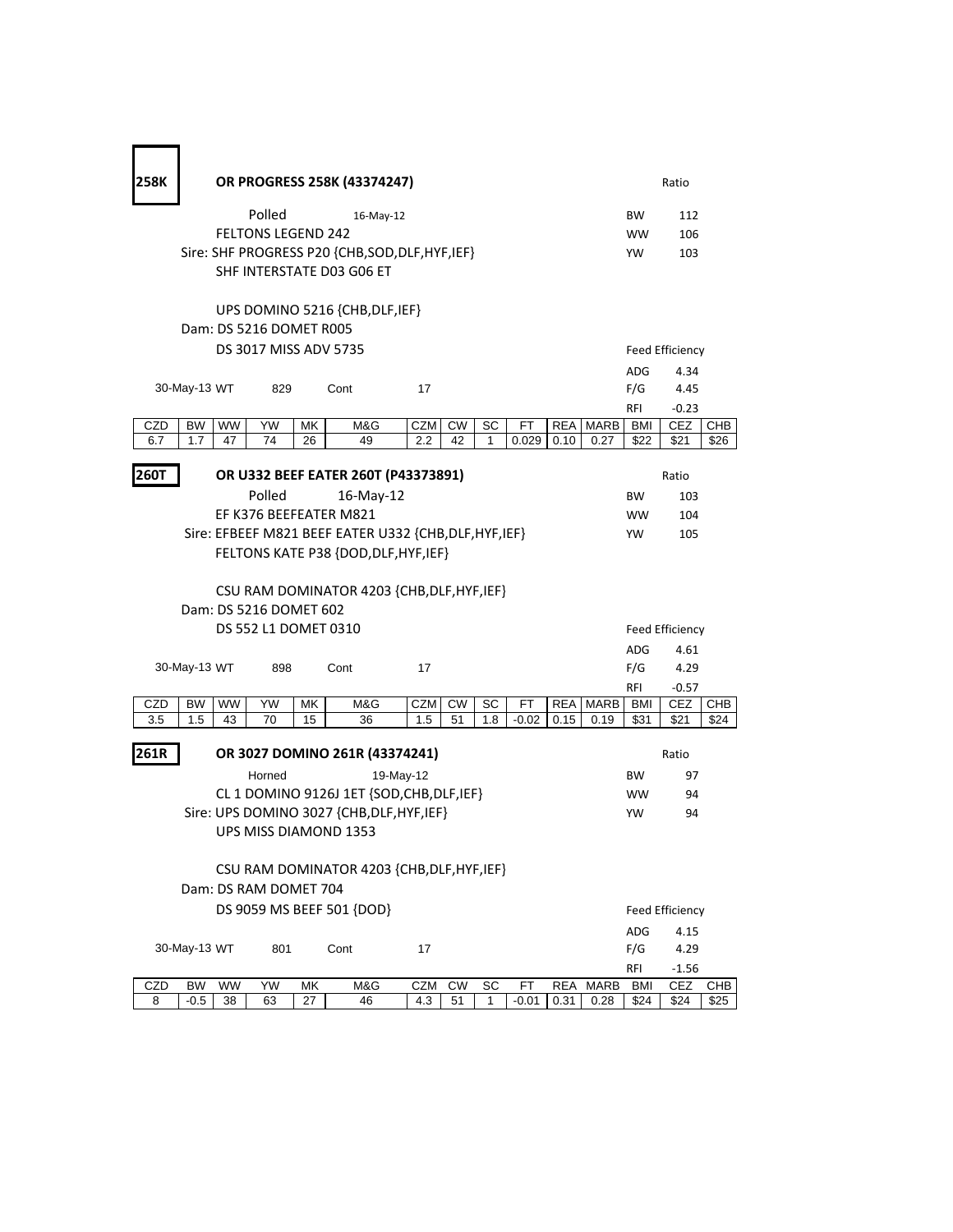| 262R           |                  |                 |                         |          | OR 3027 DOMINO 262R (43374236)                         |                   |           |         |               |                    |                     |                   | Ratio              |                    |  |
|----------------|------------------|-----------------|-------------------------|----------|--------------------------------------------------------|-------------------|-----------|---------|---------------|--------------------|---------------------|-------------------|--------------------|--------------------|--|
|                |                  |                 | Horned                  |          | 13-May-12                                              |                   |           |         |               |                    |                     | BW                | 96                 |                    |  |
|                |                  |                 |                         |          | CL 1 DOMINO 9126J 1ET {SOD, CHB, DLF, IEF}             |                   |           |         |               |                    |                     | <b>WW</b>         | 98                 |                    |  |
|                |                  |                 |                         |          | Sire: UPS DOMINO 3027 {CHB, DLF, HYF, IEF}             |                   |           |         |               |                    |                     | <b>YW</b>         | 97                 |                    |  |
|                |                  |                 |                         |          | <b>UPS MISS DIAMOND 1353</b>                           |                   |           |         |               |                    |                     |                   |                    |                    |  |
|                |                  |                 |                         |          | CSU RAM DOMINATOR 4203 {CHB, DLF, HYF, IEF}            |                   |           |         |               |                    |                     |                   |                    |                    |  |
|                |                  |                 | Dam: DS RAM DOMET 604   |          |                                                        |                   |           |         |               |                    |                     |                   |                    |                    |  |
|                |                  |                 |                         |          | <b>DS 1045 ADV LADY 3560N</b>                          |                   |           |         |               |                    |                     |                   | Feed Efficiency    |                    |  |
|                |                  |                 |                         |          |                                                        |                   |           |         |               |                    |                     | <b>ADG</b>        | 4.1                |                    |  |
|                | 30-May-13 WT     |                 | 821                     |          | Cont                                                   | 17                |           |         |               |                    |                     | F/G               | 4.8                |                    |  |
|                |                  |                 |                         |          |                                                        |                   |           |         |               |                    |                     | RFI               | $-0.22$            |                    |  |
| CZD<br>7.6     | <b>BW</b><br>0.1 | <b>WW</b><br>42 | YW<br>69                | МK<br>25 | M&G<br>46                                              | <b>CZM</b><br>4.4 | CW<br>58  | SC<br>1 | FT<br>$-0.01$ | <b>REA</b><br>0.38 | <b>MARB</b><br>0.35 | BMI<br>\$26       | <b>CEZ</b><br>\$23 | <b>CHB</b><br>\$29 |  |
|                |                  |                 |                         |          |                                                        |                   |           |         |               |                    |                     |                   |                    |                    |  |
| 264T           |                  |                 |                         |          | OR U332 BEEF EATER 264T (P43373894)                    |                   |           |         |               |                    |                     |                   | Ratio              |                    |  |
|                |                  |                 | Polled                  |          | 22-Jun-12                                              |                   |           |         |               |                    |                     | <b>BW</b>         | 104                |                    |  |
|                |                  |                 |                         |          | EF K376 BEEFEATER M821                                 |                   |           |         |               |                    |                     | <b>WW</b>         | 94                 |                    |  |
|                |                  |                 |                         |          | Sire: EFBEEF M821 BEEF EATER U332 {CHB, DLF, HYF, IEF} |                   |           |         |               |                    |                     | YW                | 103                |                    |  |
|                |                  |                 |                         |          | FELTONS KATE P38 {DOD, DLF, HYF, IEF}                  |                   |           |         |               |                    |                     |                   |                    |                    |  |
|                |                  |                 |                         |          |                                                        |                   |           |         |               |                    |                     |                   |                    |                    |  |
|                |                  |                 | Dam: DS RAM DOMET 607   |          | CSU RAM DOMINATOR 4203 {CHB, DLF, HYF, IEF}            |                   |           |         |               |                    |                     |                   |                    |                    |  |
|                |                  |                 | DS MS 178 DOM 5441      |          |                                                        |                   |           |         |               |                    |                     | Feed Efficiency   |                    |                    |  |
|                |                  |                 |                         |          |                                                        |                   |           |         |               |                    |                     | <b>ADG</b>        | 4.01               |                    |  |
|                | 30-May-13 WT     |                 | 805                     |          | Cont                                                   | 17                |           |         |               |                    |                     | F/G               | 4.78               |                    |  |
|                |                  |                 |                         |          |                                                        |                   |           |         |               |                    |                     | RFI               | $-0.5$             |                    |  |
| CZD            | <b>BW</b>        | <b>WW</b>       | YW                      | MΚ       | M&G                                                    | CZM               | <b>CW</b> | SC      | FT            | <b>REA</b>         | MARB                | <b>BMI</b>        | <b>CEZ</b>         | <b>CHB</b>         |  |
| 2.3            | 2.9              | 43              | 76                      | 15       | 37                                                     | 0.7               | 66        | 1.9     | $-0.02$       | 0.14               | 0.15                | \$30              | \$20               | \$24               |  |
| H263           |                  |                 |                         |          | OR RAM DOM H263 (43373908)                             |                   |           |         |               |                    |                     |                   | Ratio              |                    |  |
|                |                  |                 | Horned                  |          | $3$ -Jun-12                                            |                   |           |         |               |                    |                     | BW                | 96                 |                    |  |
|                |                  |                 |                         |          | CJH L1 DOMINO 552 {SOD, DLF, HYF, IEF}                 |                   |           |         |               |                    |                     | WW                | 92                 |                    |  |
|                |                  |                 |                         |          | Sire: CSU RAM DOMINATOR 4203 {CHB, DLF, HYF, IEF}      |                   |           |         |               |                    |                     | <b>YW</b>         | 95                 |                    |  |
|                |                  |                 |                         |          | CSU MISS JET DOMINO 2205 (42261578)                    |                   |           |         |               |                    |                     |                   |                    |                    |  |
|                |                  |                 |                         |          |                                                        |                   |           |         |               |                    |                     |                   |                    |                    |  |
|                |                  |                 |                         |          | UPS DOMINO 5216 {CHB, DLF, IEF                         |                   |           |         |               |                    |                     |                   |                    |                    |  |
|                |                  |                 | Dam: DS 5216 DOMET R904 |          |                                                        |                   |           |         |               |                    |                     |                   |                    |                    |  |
|                |                  |                 | DS MS 572 L1 7000       |          |                                                        |                   |           |         |               |                    |                     |                   | Feed Efficiency    |                    |  |
|                |                  |                 |                         |          |                                                        |                   |           |         |               |                    |                     | ADG               | 3.72               |                    |  |
|                | 30-May-13 WT     |                 | 761                     |          | Cont                                                   | 17                |           |         |               |                    |                     | F/G               | 4.65               |                    |  |
| CZD            | BW               | <b>WW</b>       | YW                      | МK       | M&G                                                    | <b>CZM</b>        | <b>CW</b> | SC      | FT            | <b>REA</b>         | MARB                | RFI<br><b>BMI</b> | $-2.06$<br>CEZ     | CHB                |  |
| $\overline{4}$ | 0.4              | 30              | 52                      | 21       | 36                                                     | 4.3               | 36        | 1.1     | 0.00          | 0.13               | 0.24                | \$24              | \$21               | \$18               |  |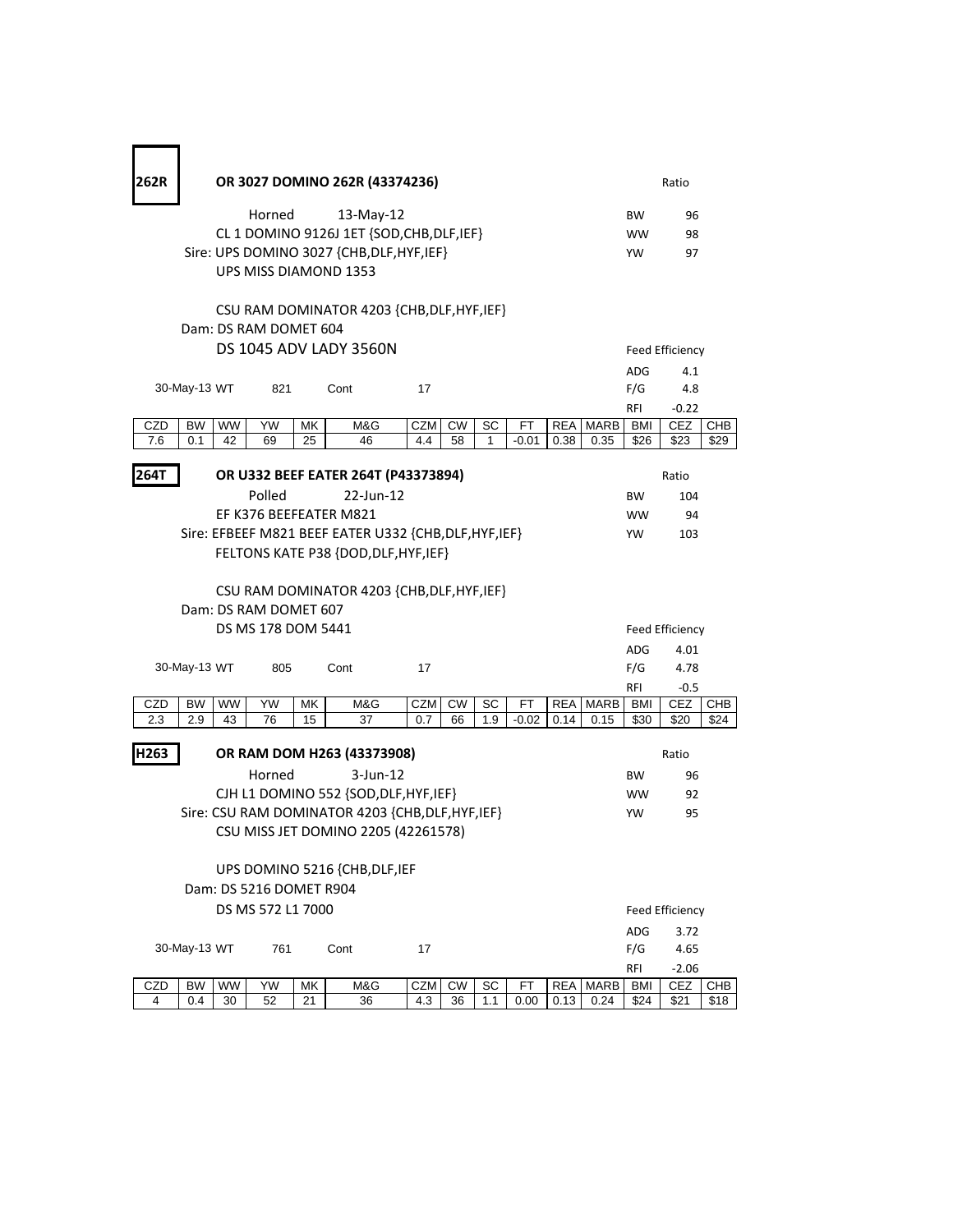| N251       |                                                                                                                      | OR 3575 ADVANCE N251 (43373901) |                       |          |                                                  |               |                  |           |                    |                    |                     |                          | Ratio                  |            |  |  |
|------------|----------------------------------------------------------------------------------------------------------------------|---------------------------------|-----------------------|----------|--------------------------------------------------|---------------|------------------|-----------|--------------------|--------------------|---------------------|--------------------------|------------------------|------------|--|--|
|            |                                                                                                                      |                                 | Horned                |          | $11-Mav-12$                                      |               |                  |           |                    |                    |                     | <b>BW</b>                | 106                    |            |  |  |
|            |                                                                                                                      |                                 |                       |          | HH ADVANCE 1045L {CHB, DLF, IEF}                 |               |                  |           |                    |                    |                     | <b>WW</b>                | 106                    |            |  |  |
|            |                                                                                                                      |                                 |                       |          | Sire: DS 1045 ADVANCE 3575N {CHB, DLF, HYF, IEF} |               |                  |           |                    |                    |                     | <b>YW</b>                | 106                    |            |  |  |
|            | DS 6805 MS TROY 8605 {DLF, HYF, IEF}                                                                                 |                                 |                       |          |                                                  |               |                  |           |                    |                    |                     |                          |                        |            |  |  |
|            |                                                                                                                      |                                 |                       |          |                                                  |               |                  |           |                    |                    |                     |                          |                        |            |  |  |
|            | DS BEEF 9059 {SOD, CHB}<br>Dam: DS 9059 MS BEEF J815                                                                 |                                 |                       |          |                                                  |               |                  |           |                    |                    |                     |                          |                        |            |  |  |
|            |                                                                                                                      |                                 | DS 552 L1 DOMET 8401  |          |                                                  |               |                  |           |                    |                    |                     |                          | Feed Efficiency        |            |  |  |
|            |                                                                                                                      |                                 |                       |          |                                                  |               |                  |           |                    |                    |                     | ADG                      | 4.13                   |            |  |  |
|            | 30-May-13 WT                                                                                                         |                                 | 908                   |          | Cont                                             | 17            |                  |           |                    |                    |                     | F/G                      | 5.12                   |            |  |  |
|            |                                                                                                                      |                                 |                       |          |                                                  |               |                  |           |                    |                    |                     | <b>RFI</b>               | $-0.41$                |            |  |  |
| CZD<br>1.1 | <b>BW</b><br>2.7                                                                                                     | <b>WW</b><br>43                 | YW<br>75              | МK<br>14 | M&G<br>36                                        | CZM<br>$-0.5$ | <b>CW</b><br>110 | SC<br>0.6 | <b>FT</b><br>0.026 | <b>REA</b><br>0.61 | <b>MARB</b><br>0.49 | BMI<br>\$21              | CEZ<br>\$15            | CHB        |  |  |
|            |                                                                                                                      |                                 |                       |          |                                                  |               |                  |           |                    |                    |                     |                          |                        | \$30       |  |  |
| N259       |                                                                                                                      |                                 |                       |          | OR 3575 ADVANCE N259 (43373893)                  |               |                  |           |                    |                    |                     |                          | Ratio                  |            |  |  |
|            |                                                                                                                      |                                 | Horned                |          | 17-May-12                                        |               |                  |           |                    |                    |                     | <b>BW</b>                | 105                    |            |  |  |
|            |                                                                                                                      |                                 |                       |          | HH ADVANCE 1045L {CHB, DLF, IEF}                 |               |                  |           |                    |                    |                     | <b>WW</b>                | 105                    |            |  |  |
|            |                                                                                                                      |                                 |                       |          | Sire: DS 1045 ADVANCE 3575N {CHB, DLF, HYF, IEF} |               |                  |           |                    |                    |                     | YW                       | 103                    |            |  |  |
|            |                                                                                                                      |                                 |                       |          | DS 6805 MS TROY 8605 {DLF, HYF, IEF}             |               |                  |           |                    |                    |                     |                          |                        |            |  |  |
|            |                                                                                                                      |                                 |                       |          |                                                  |               |                  |           |                    |                    |                     |                          |                        |            |  |  |
|            |                                                                                                                      |                                 |                       |          | CSU RAM DOMINATOR 4203 {CHB, DLF, HYF, IEF}      |               |                  |           |                    |                    |                     |                          |                        |            |  |  |
|            |                                                                                                                      |                                 | Dam: DS RAM DOMET 605 |          |                                                  |               |                  |           |                    |                    |                     |                          |                        |            |  |  |
|            |                                                                                                                      |                                 | DS MISS BEEF 0470     |          |                                                  |               |                  |           |                    |                    |                     |                          | <b>Feed Efficiency</b> |            |  |  |
|            |                                                                                                                      |                                 |                       |          |                                                  |               |                  |           |                    |                    |                     | ADG.                     | 4.3                    |            |  |  |
|            | 30-May-13 WT                                                                                                         |                                 | 882                   |          | Cont                                             | 17            |                  |           |                    |                    |                     | F/G                      | 4.78                   |            |  |  |
| CZD        | YW<br>M&G<br>SC<br><b>MARB</b><br><b>BW</b><br><b>WW</b><br>MK<br><b>CZM</b><br><b>CW</b><br><b>FT</b><br><b>REA</b> |                                 |                       |          |                                                  |               |                  |           |                    |                    |                     | <b>RFI</b><br><b>BMI</b> | $-0.19$<br>CEZ         | <b>CHB</b> |  |  |
| 1.7        | 2.8                                                                                                                  | 40                              | 72                    | 15       | 35                                               | 0.4           | 109              | 0.8       | 0.019              | 0.48               | 0.50                | \$23                     | \$17                   | \$29       |  |  |

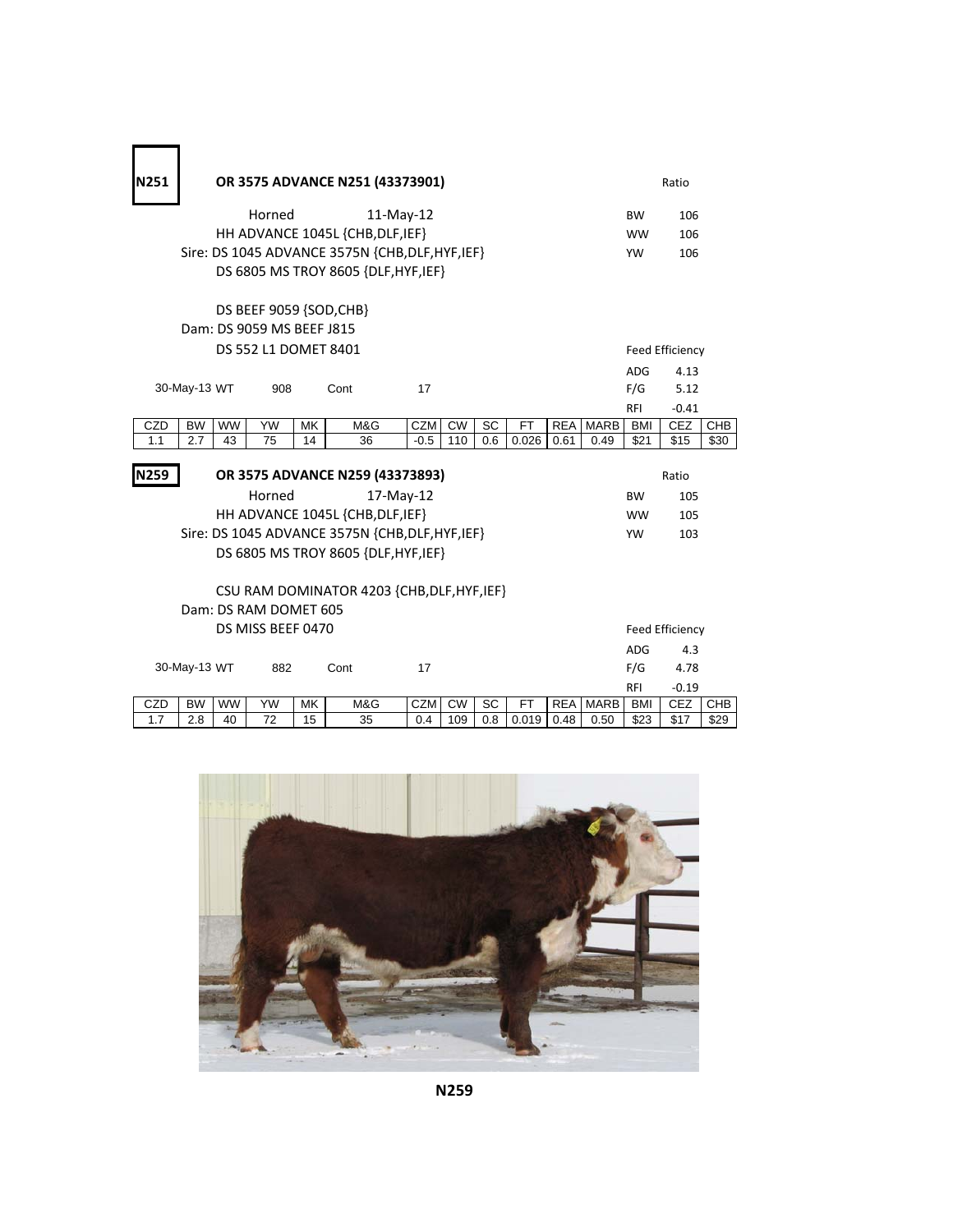

**252K**



**255K 257R**









**253R**